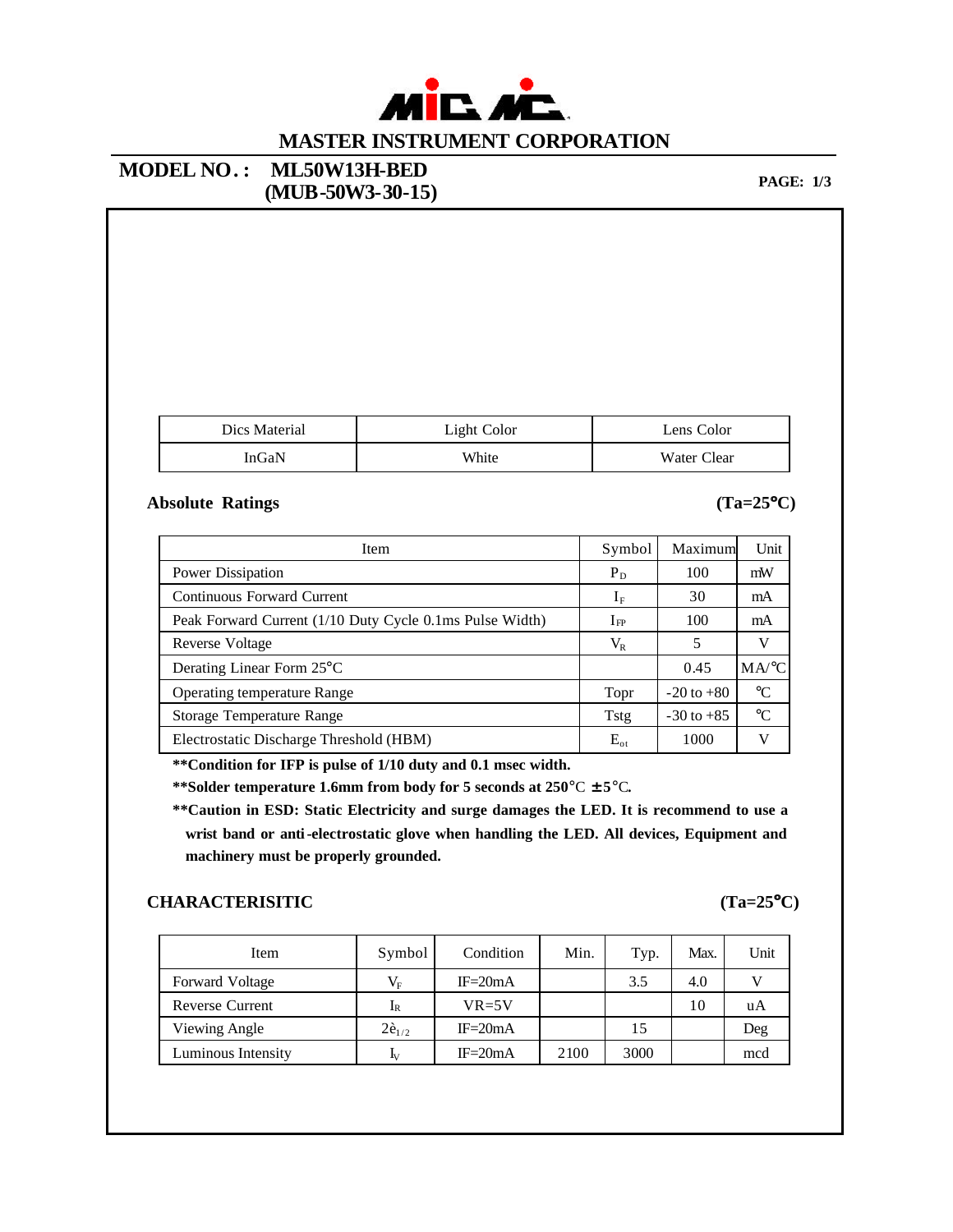

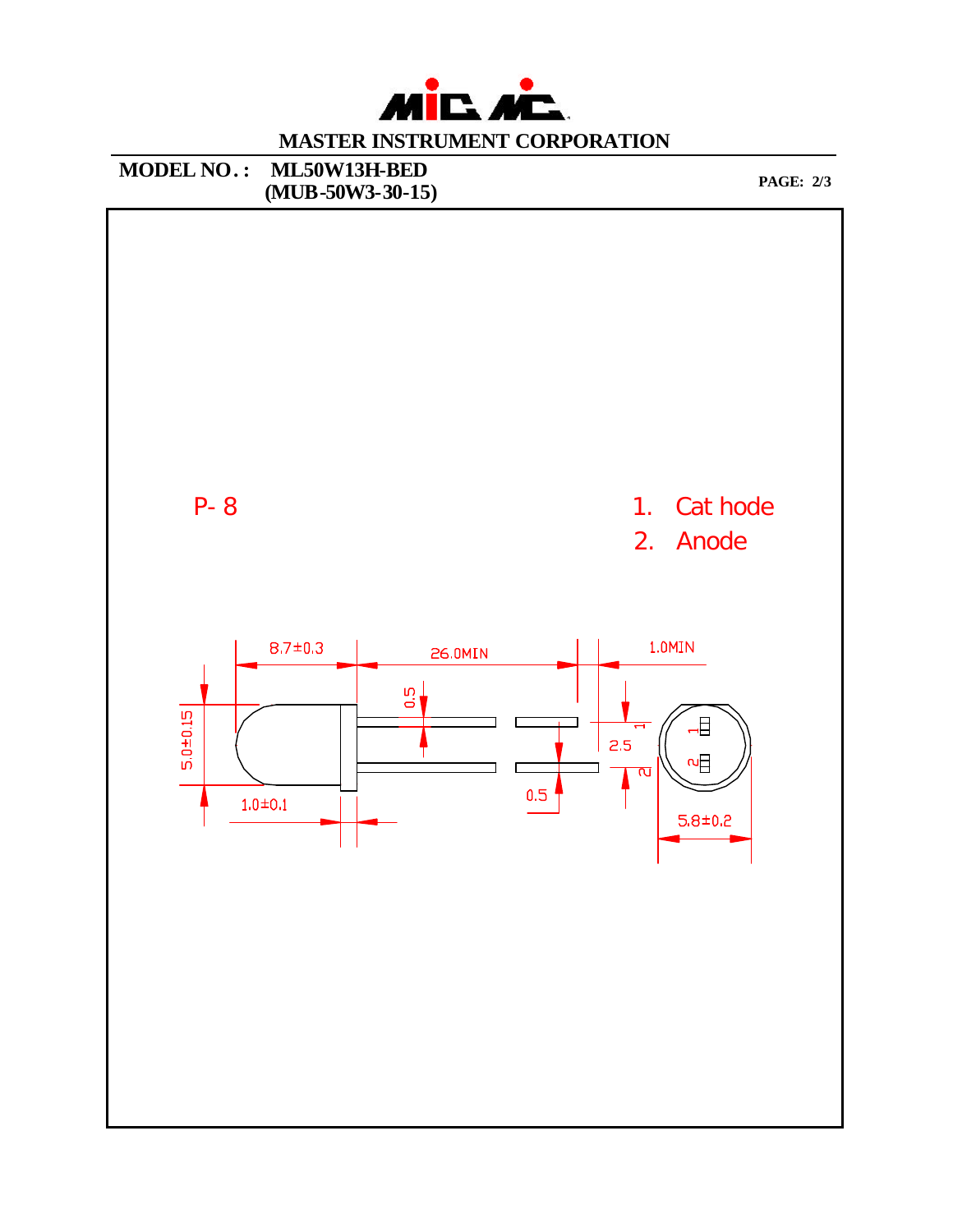

### **MODEL NO. : ML50W13H-BED (MUB-50W3-30-15) PAGE:** 3/3

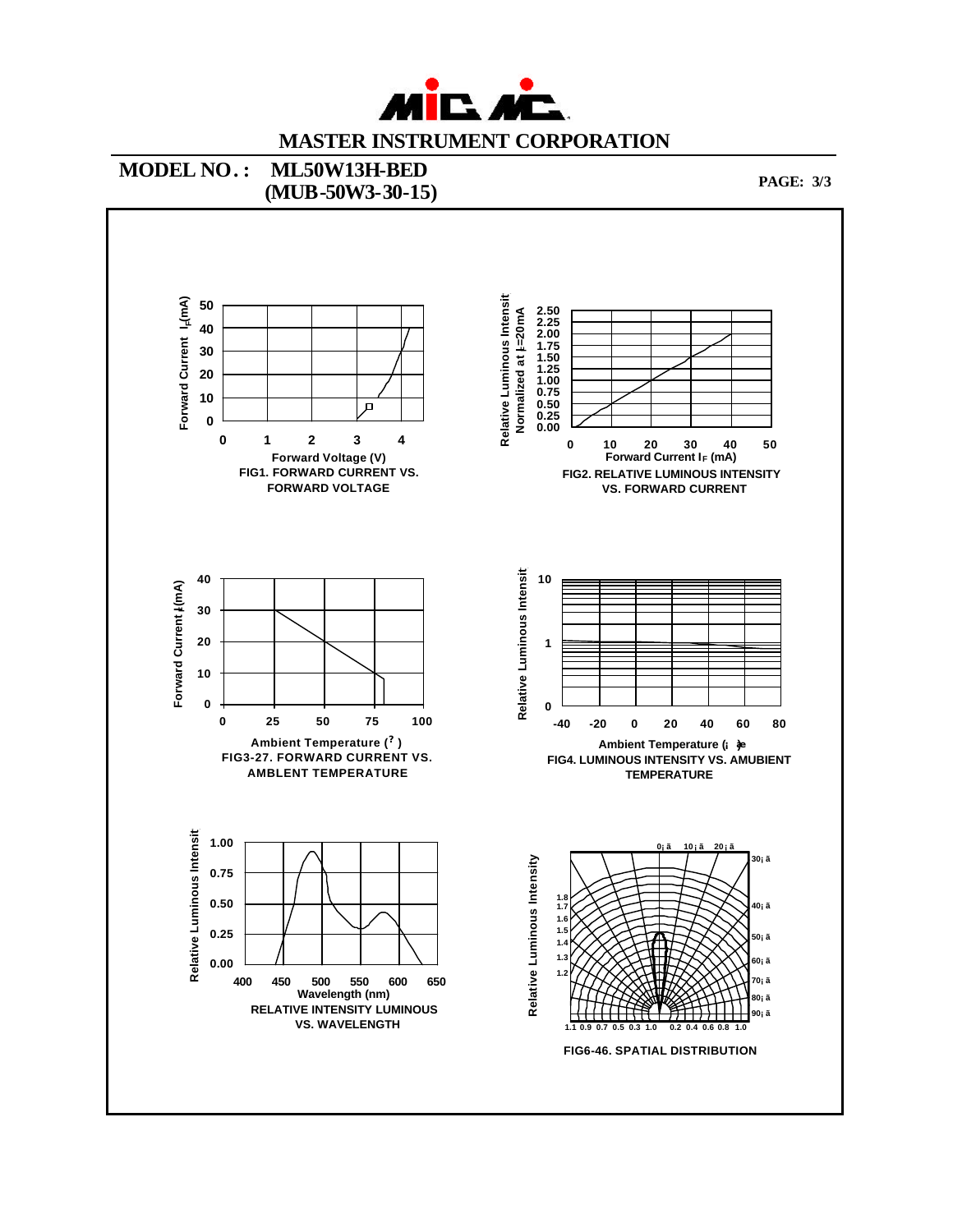# 2. White Color :

2.1 White Color Bin Selection :



2.2、Luminous Intensity (IV)、Forward Voltage (VF):

| IV (Luminous Intensity)   |             | VF (Forward Voltag |                |           |
|---------------------------|-------------|--------------------|----------------|-----------|
|                           |             |                    | $\mathsf{C}$   | Range     |
| Code                      | Range       |                    | $\mathbf{A}$   | 2.80-3.00 |
| $\overline{\mathrm{F}}$   | 52-67       |                    | $\, {\bf B}$   | 3.00-3.20 |
| $\overline{\mathrm{E}}$   | 67-87       |                    | $\overline{C}$ | 3.20-3.40 |
| $\overline{D}$            | 87-113      |                    | D              | 3.40-3.60 |
| $\overline{C}$            | 113-147     |                    | ${\bf E}$      | 3.60-3.80 |
| $\overline{B}$            | 147-192     |                    | ${\bf F}$      | 3.80-4.00 |
| $\mathbf{A}$              | 249-324     |                    |                |           |
| $\bf{B}$                  | 324-421     |                    |                |           |
| $\mathbf C$               | 421-547     |                    |                |           |
| $\mathbf D$               | 547-711     |                    |                |           |
| ${\bf E}$                 | 711-924     |                    |                |           |
| $\overline{F}$            | 924-1202    |                    |                |           |
| $\overline{G}$            | 1202-1562   |                    |                |           |
| $\boldsymbol{\mathrm{H}}$ | 1562-2031   |                    |                |           |
| $\overline{I}$            | 2031-2640   |                    |                |           |
| ${\bf J}$                 | 2640-3432   |                    |                |           |
| $\bf K$                   | 3432-4462   |                    |                |           |
| L                         | 4462-5801   |                    |                |           |
| $\mathbf M$               | 5801-7541   |                    |                |           |
| ${\bf N}$                 | 7541-9803   |                    |                |           |
| $\overline{O}$            | 9803-12744  |                    |                |           |
| $\mathbf{P}$              | 12744-16567 |                    |                |           |
| Q                         | 16567-21537 |                    |                |           |
| $\overline{\mathsf{R}}$   | 21537-27998 |                    |                |           |
| S                         | 27998-36398 |                    |                |           |
| $\overline{T}$            | 36398-47317 |                    |                |           |
| $\mathbf U$               | 47317-61512 |                    |                |           |

|                           | IV (Luminous Intensity) |              | VF (Forward Voltage) |
|---------------------------|-------------------------|--------------|----------------------|
|                           |                         | $\mathbf C$  | Range                |
| Code                      | Range                   | A            | 2.80-3.00            |
| F                         | 52-67                   | B            | 3.00-3.20            |
| $\overline{E}$            | 67-87                   | $\mathsf{C}$ | 3.20-3.40            |
| $\overline{D}$            | 87-113                  | D            | 3.40-3.60            |
| $\overline{C}$            | 113-147                 | E            | 3.60-3.80            |
| $\overline{B}$            | 147-192                 | $\mathbf{F}$ | 3.80-4.00            |
| $\mathbf{A}$              | 249-324                 |              |                      |
| B                         | 324-421                 |              |                      |
| $\mathbf C$               | 421-547                 |              |                      |
| $\mathbf D$               | 547-711                 |              |                      |
| E                         | 711-924                 |              |                      |
| $\boldsymbol{\mathrm{F}}$ | 924-1202                |              |                      |
| G                         | 1202-1562               |              |                      |
| H                         | 1562-2031               |              |                      |
| $\mathbf I$               | 2031-2640               |              |                      |
| T.                        | 2640, 2422              |              |                      |